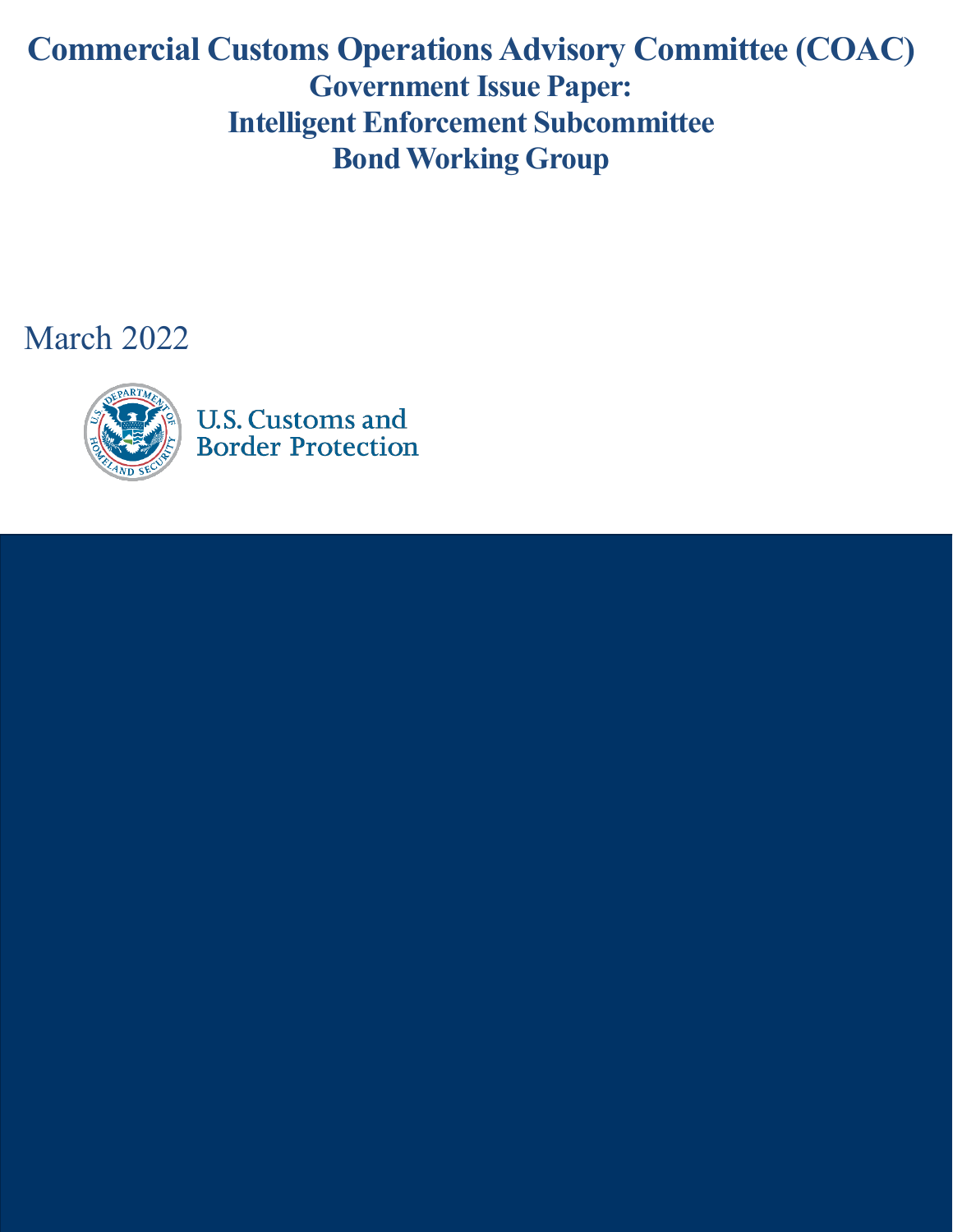## Trade Policy and Programs/Office of Trade

#### Intelligent Enforcement Subcommittee/Bond Working Group

#### March 2022

# **Action Required:** Informational

## **Background:**

## Risk-Based Bonding Initiative

- U.S. Customs and Border Protection (CBP) initiated analysis and development of a statistically valid riskbased bonding framework in July 2016 in response to three items that call on CBP to develop and apply risk assessments to improve collections:
	- o Trade Facilitation and Trade Enforcement Act (TFTEA), Section 115 (February 2016)
	- o GAO Report (August 2016) - *AD/CVD: CBP Action Needed to Reduce Duty Processing Errors and Mitigate Nonpayment Risk*
	- o *Executive Order 13785 (March 2017) Establishing Enhanced Collection and Enforcement of AD/CVD and Violations of Trade and Customs Laws*
- In May 2021, CBP decided not to proceed with the risk-based bond modeling proposal, in part due to the complexity of the framework in determining if an additional Antidumping/Countervailing Duty risk-based Single Transaction Bond would be required, and in what amount.

Pipeline Operator Bonds

• The Bond Working Group requested a written position from CBP Headquarters regarding whether a pipeline operator needs an Activity Type 2 – Custodial and/or Activity Type 3 – International Carrier bond due to conflicting information from various CBP offices.

Monetary Guidelines on Setting Bond Amounts

• The Bond Working Group recommended that Customs Directive 3510-004, Monetary Guidelines for Setting Bond Amounts, be reviewed and updated.

#### **Issue:**

# Risk-Based Bonding Initiative

• In May 2021, CBP adjusted our approach for the implementation of to risk-based bonding by leveraging our existing authorities to develop a sustainable approach and focus on near-term deliverables.

#### **Current Status:**

# Risk-Based Bonding Initiative

- CBP is completing several initiatives in the implementation of risk-based bonding:
	- o Issuing bond policy to no longer permit persons suspended or debarred by CBP (or another Federal agency, as applicable) to use a continuous bond to secure customs activities.
	- o Updating internal guidance and procedures to better define when to consider use of Single Transaction Bonds (using the existing formula/process) to protect revenue, particularly because of AD/CVD concerns and, fully automating continuous bond sufficiency checks.
	- o Publishing a Notice of Proposed Rulemaking (NPRM) to incorporate eBond in 19 CFR 113 Regulations, to update eBond functionality from a test to a requirement, eliminate the majority of paper bond processing, and ensure bonds are on file.
	- $\circ$  Continuing to fulfill the internal communication strategy for bond education by having monthly bond webinars until end of Fiscal Year (FY) 22